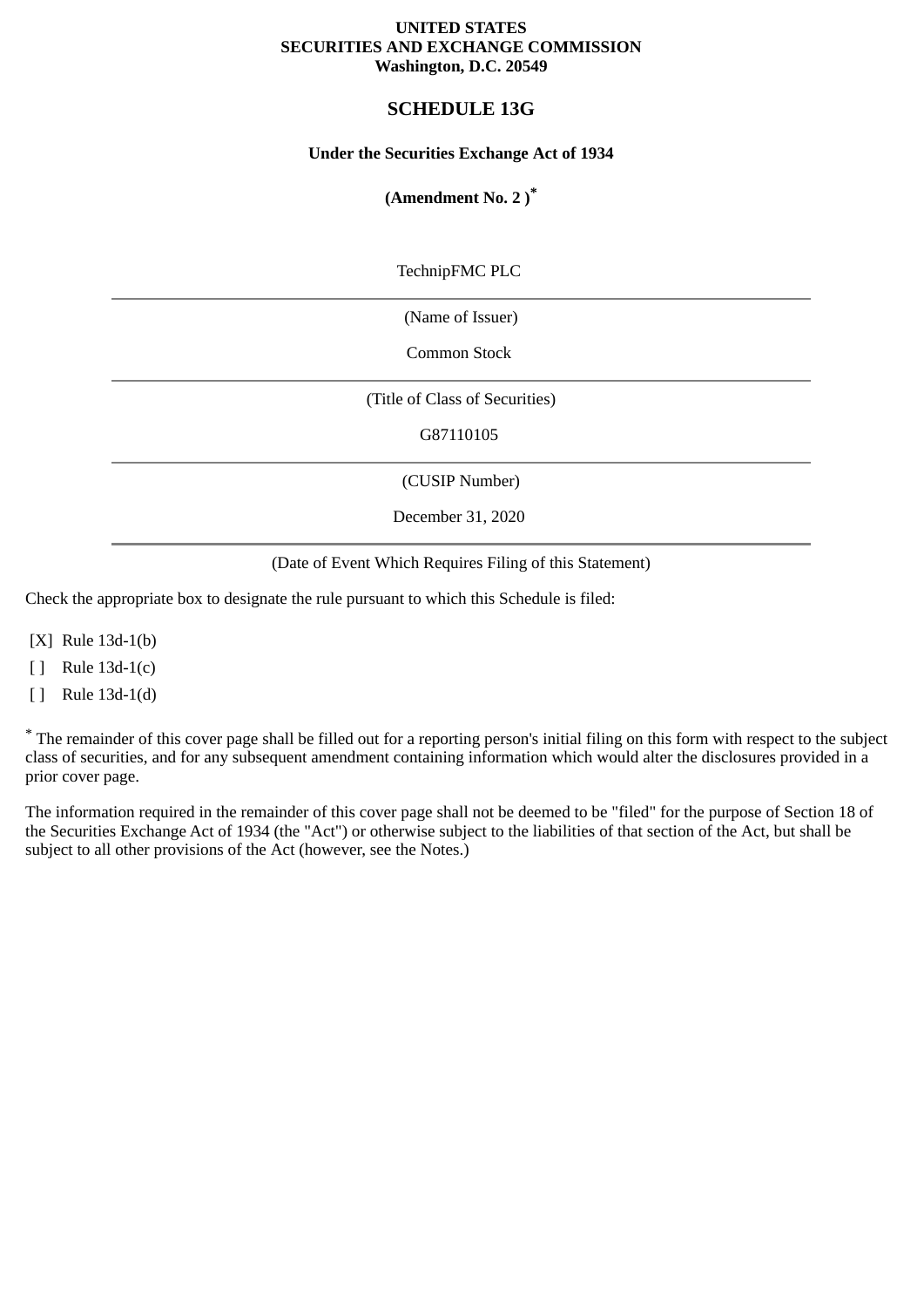| 1.                                                                | <b>NAMES OF REPORTING PERSONS</b><br>I.R.S. IDENTIFICATION NO. OF ABOVE PERSONS (ENTITIES ONLY) |                |  |
|-------------------------------------------------------------------|-------------------------------------------------------------------------------------------------|----------------|--|
|                                                                   | Invesco Ltd.<br>98-0557567                                                                      |                |  |
| 2.                                                                | CHECK THE APPROPRIATE BOX IF A MEMBER OF A GROUP*                                               |                |  |
|                                                                   | $(a)$ [ ]<br>$(b)$ []                                                                           |                |  |
| 3.                                                                | <b>SEC USE ONLY</b>                                                                             |                |  |
| 4.                                                                | CITIZENSHIP OR PLACE OF ORGANIZATION                                                            |                |  |
|                                                                   | Bermuda                                                                                         |                |  |
| <b>NUMBER OF</b>                                                  | 5. SOLE VOTING POWER                                                                            | 7,055,435      |  |
| <b>SHARES</b><br><b>BENEFICIALLY</b>                              | <b>6. SHARED VOTING POWER</b>                                                                   | $\overline{0}$ |  |
| <b>OWNED BY</b><br><b>EACH</b><br><b>REPORTING</b><br>PERSON WITH | 7. SOLE DISPOSITIVE POWER                                                                       | 7,254,492      |  |
|                                                                   | 8. SHARED DISPOSITIVE POWER                                                                     | $\overline{0}$ |  |
| 9.                                                                | AGGREGATE AMOUNT BENEFICIALLY OWNED BY EACH REPORTING PERSON                                    |                |  |
|                                                                   | 7,254,492                                                                                       |                |  |
| 10.                                                               | CHECK IF THE AGGREGATE AMOUNT IN ROW (9) EXCLUDES CERTAIN SHARES                                |                |  |
|                                                                   | $[ ]$                                                                                           |                |  |
| 11.                                                               | PERCENT OF CLASS REPRESENTED BY AMOUNT IN ROW (9)                                               |                |  |
|                                                                   | 1.6%                                                                                            |                |  |
| 12.                                                               | TYPE OF REPORTING PERSON                                                                        |                |  |
|                                                                   | HC, IA                                                                                          |                |  |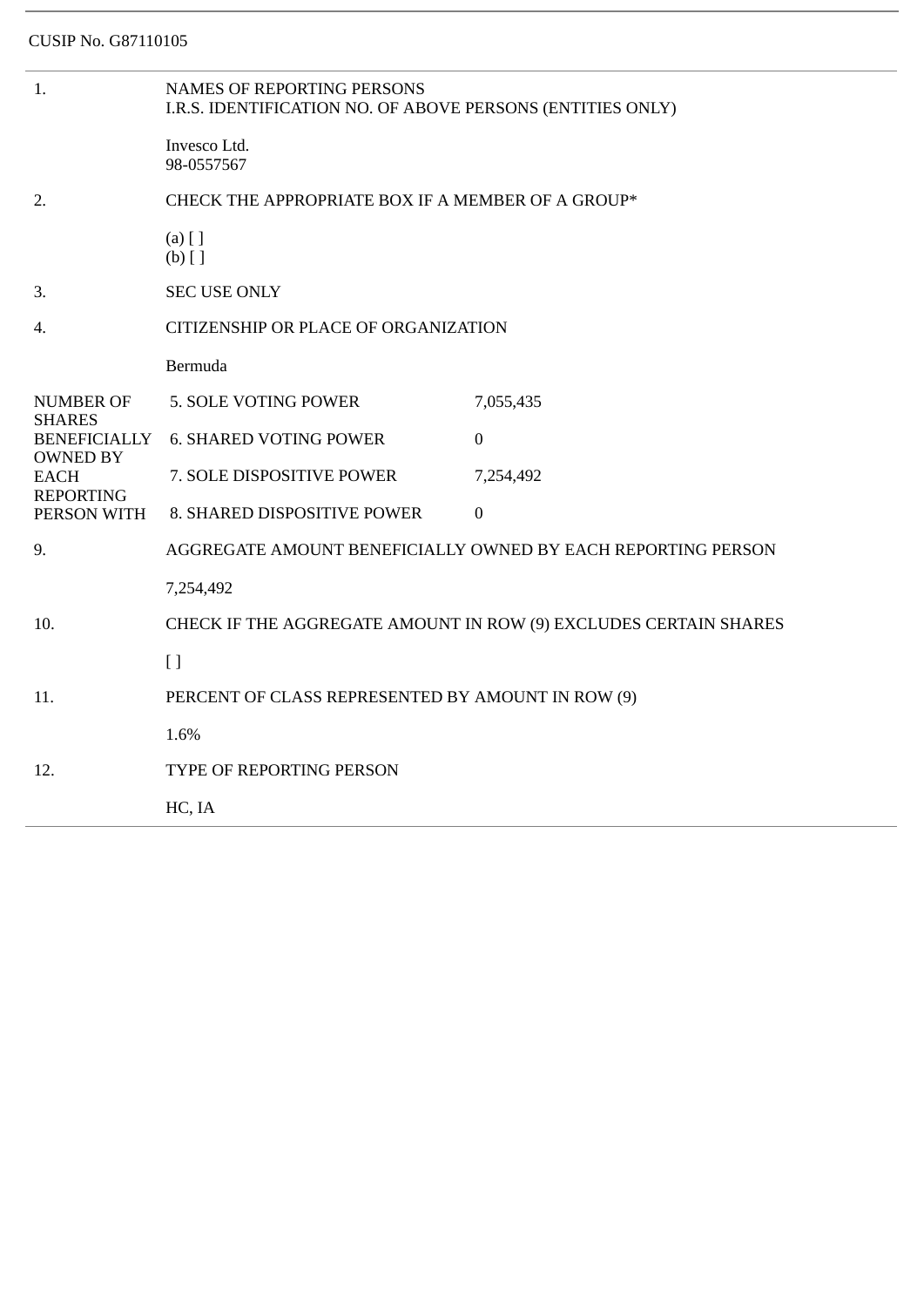#### **Item 1.**

|         | (a) | <b>Name of Issuer</b><br>TechnipFMC PLC                                                                                       |                                                                                                                                                                  |  |  |
|---------|-----|-------------------------------------------------------------------------------------------------------------------------------|------------------------------------------------------------------------------------------------------------------------------------------------------------------|--|--|
|         | (b) | <b>Address of Issuer's Principal Executive Offices</b><br>1 Saint Paul's Churchyard, London EC4M 8AP, GB                      |                                                                                                                                                                  |  |  |
| Item 2. |     |                                                                                                                               |                                                                                                                                                                  |  |  |
|         | (a) | <b>Name of Person Filing</b><br>Invesco Ltd. ("Invesco Ltd.")                                                                 |                                                                                                                                                                  |  |  |
|         | (b) | <b>Address of Principal Business Office or, if None, Residence</b><br>1555 Peachtree Street NE, Suite 1800, Atlanta, GA 30309 |                                                                                                                                                                  |  |  |
|         | (c) | <b>Citizenship</b><br>Bermuda                                                                                                 |                                                                                                                                                                  |  |  |
|         | (d) | <b>Title of Class of Securities</b><br><b>Common Stock</b>                                                                    |                                                                                                                                                                  |  |  |
|         | (e) | G87110105                                                                                                                     | <b>CUSIP Number</b>                                                                                                                                              |  |  |
| Item 3. |     |                                                                                                                               | If This Statement is Filed Pursuant to Rule 13d-1(b), or 13d-2(b) or (c), Check Whether the Person Filing is a:                                                  |  |  |
|         | (a) | $\Box$                                                                                                                        | Broker or dealer registered under Section 15 of the Act (15 U.S.C. 780).                                                                                         |  |  |
|         | (b) | $[ ]$                                                                                                                         | Bank as defined in Section 3(a)(6) of the Act (15 U.S.C. 78c).                                                                                                   |  |  |
|         | (c) | $[ \ ]$                                                                                                                       | Insurance Company as defined in Section $3(a)(19)$ of the Act (15 U.S.C. 78c).                                                                                   |  |  |
|         | (d) | [ ]                                                                                                                           | Investment Company registered under Section 8 of the Investment Company Act of 1940 (15 U.S.C.<br>80a-8).                                                        |  |  |
|         | (e) | [X]                                                                                                                           | An investment adviser in accordance with Rule 240.13d-1(b)(1)(ii)(E);                                                                                            |  |  |
|         | (f) | $[ \ ]$                                                                                                                       | An employee benefit plan or endowment fund in accordance with Rule $240.13d-1(b)(1)(ii)(F);$                                                                     |  |  |
|         | (g) | [X]                                                                                                                           | A parent holding company or control person in accordance with Rule $240.13d-1(b)(1)(ii)(G);$                                                                     |  |  |
|         | (h) | $\left[\right]$                                                                                                               | A savings association as defined in Section 3(b) of the Federal Deposit Insurance Act (12 U.S.C.<br>1813);                                                       |  |  |
|         | (i) | $[ \ ]$                                                                                                                       | A church plan that is excluded from the definition of an investment company under Section $3(c)(14)$<br>of the Investment Company Act of 1940 (15 U.S.C. 80a-3); |  |  |
|         | (j) | $\left[ \ \right]$                                                                                                            | Group, in accordance with Rule 240.13d-1(b)(1)(ii)(J).                                                                                                           |  |  |
| Item 4. |     | Ownership.                                                                                                                    |                                                                                                                                                                  |  |  |

Provide the following information regarding the aggregate number and percentage of the class of securities of the issuer identified in Item 1.

(a) Amount Beneficially Owned:

Invesco Ltd. , in its capacity as a parent holding company to its investment advisers, may be deemed to beneficially own 7,254,492 shares of the Issuer which are held of record by clients of Invesco Ltd. ..

(b) Percent of Class:

1.6%

(c) Number of shares as to which such person has:

| (i)   | sole power to vote or to direct the vote                   | 7,055,435 |
|-------|------------------------------------------------------------|-----------|
| (ii)  | shared power to vote or to direct the vote                 |           |
| (iii) | sole power to dispose or to direct the disposition<br>of   | 7,254,492 |
| (iv)  | shared power to dispose or to direct the<br>disposition of |           |

# **Item 5. Ownership of Five Percent or Less of Class.**

If this statement is being filed to report the fact that as of the date hereof the reporting person has ceased to be the beneficial owner of more than five percent of the class of securities, check the following:  $[X]$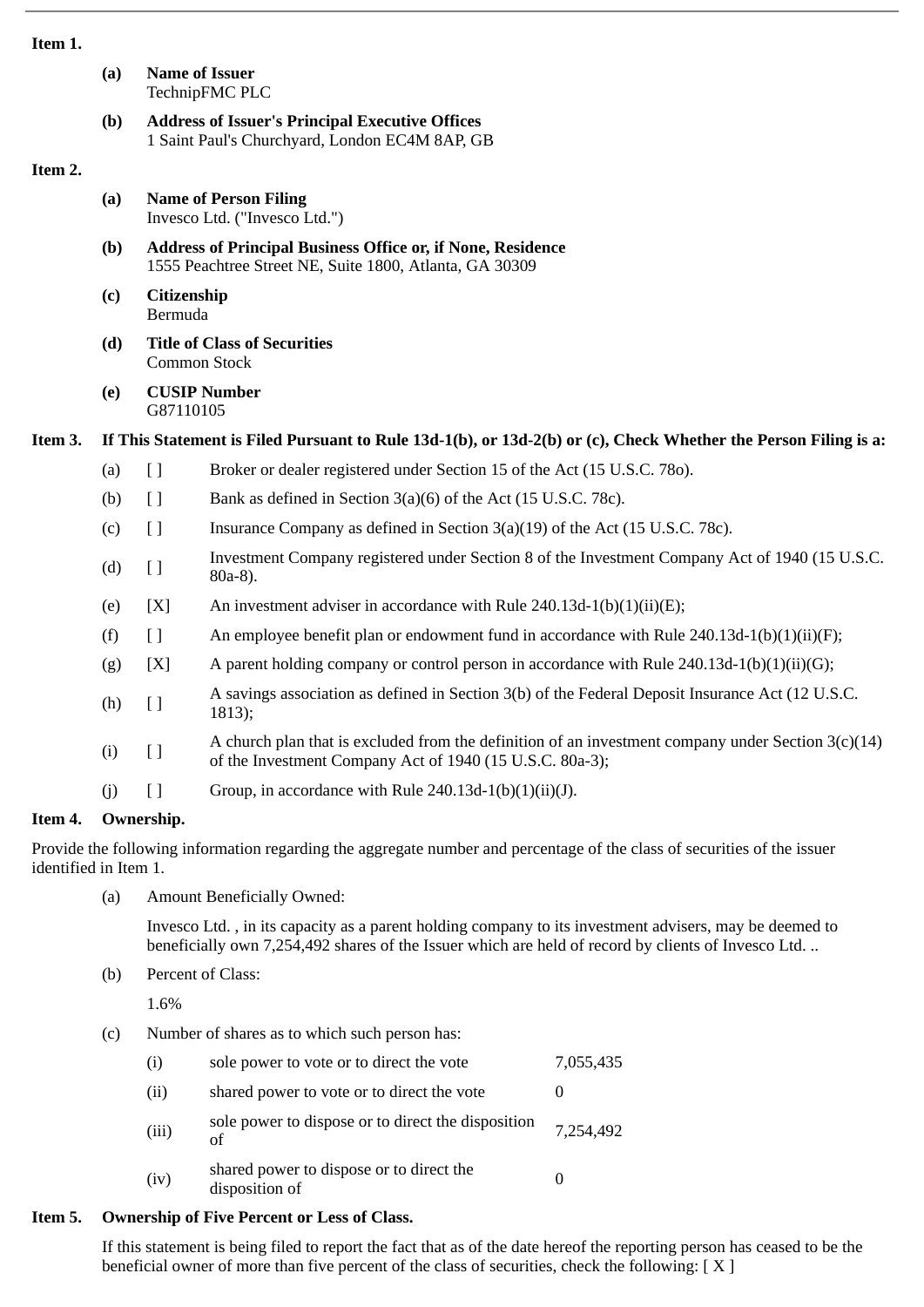#### **Item 6. Ownership of More than Five Percent on Behalf of Another Person.**

However, no one individual has greater than 5% economic ownership. The shareholders of the Fund have the right to receive or the power to direct the receipt of dividends and proceeds from the sale of securities listed above.

## **Item 7. Identification and Classification of the Subsidiary Which Acquired the Security Being Reported on by the Parent Holding Company.**

Invesco Advisers, Inc. Invesco Asset Management Deutschland GmbH Invesco Investment Advisers, LLC Invesco Capital Management LLC

## **Item 8. Identification and Classification of Members of the Group.**

Not Applicable. This schedule is not being filed pursuant to Rule 13d-1(b)(1)(ii)(J) or Rule 13d-1(d).

#### **Item 9. Notice of Dissolution of Group.**

Not Applicable

## **Item 10. Certification.**

By signing below, I certify that, to the best of my knowledge and belief, the securities referred to above were acquired and are held in the ordinary course of business and were not acquired and are not held for the purpose of or with the effect of changing or influencing the control of the issuer of the securities and were not acquired and are not held in connection with or as a participant in any transaction having that purpose or effect.